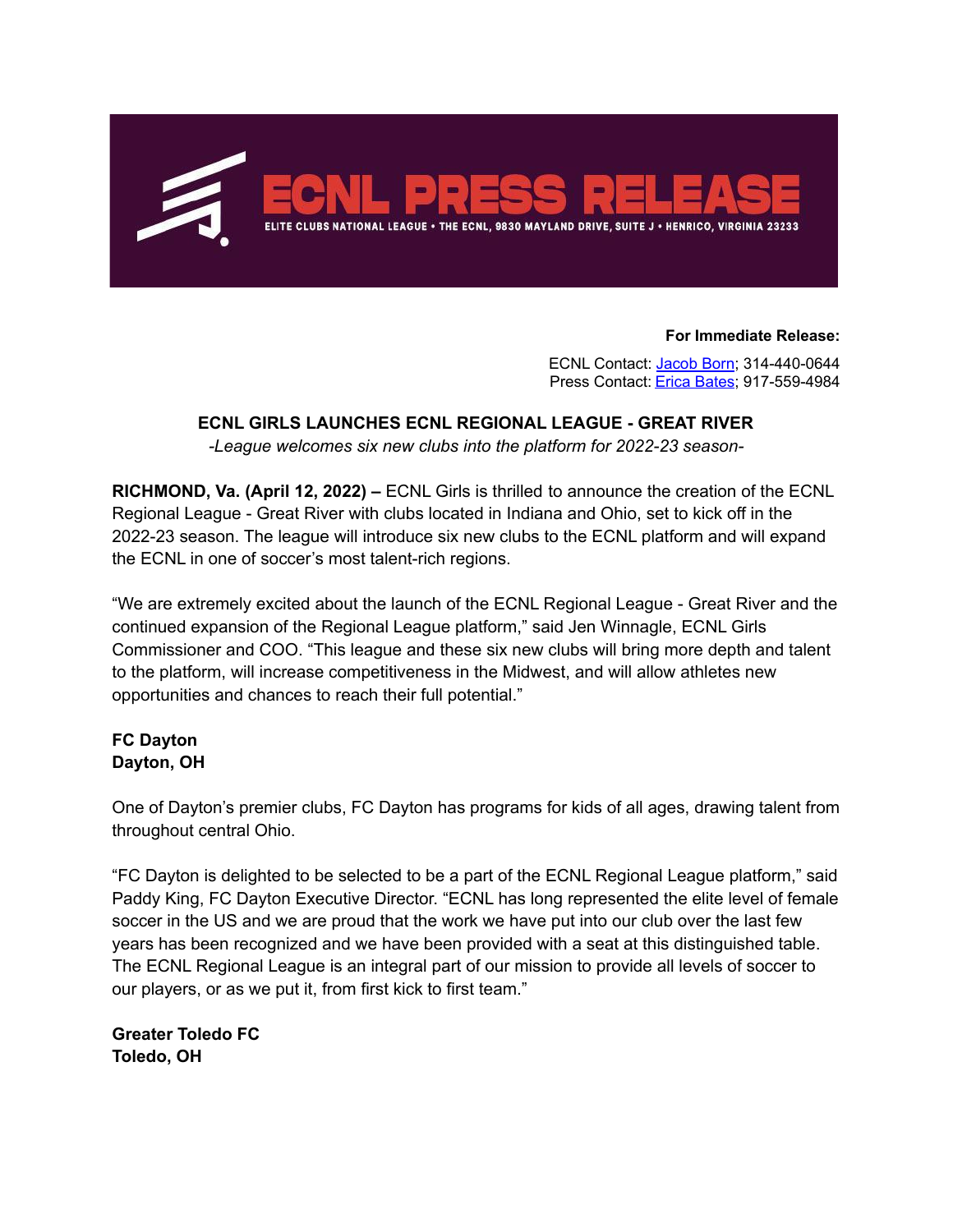Founded in 1996, Greater Toledo FC was founded by professional soccer coaches with the aim to develop the next generation of stars. Today, the club features more than 1,000 players across more than 75 teams.

"Greater Toledo FC Impact is thrilled and honored to be a part of the ECNL Regional League - Great River," said Mike Aubry, GTFC Executive Director. "The professionalism of the ECNL Regional League, coupled with the tremendous competition provided, is the perfect platform for our growth and development."

## **Indiana Elite Crown Point, IN**

Indiana Elite was founded in 2006 and quickly established itself as one of the largest and most successful clubs in Northwest Indiana. Since 2006, Indiana Elite has grown to more than 350 athletes from U8 to U20 with the goal to develop the complete athlete both on and off the field.

"It is a huge honor for us here at Indiana Elite to be joining the ECNL Regional League," said Novi Marojevic, Indiana Elite President. "Our Girls program has been growing in numbers and in quality over the last few years and we know the move to the ECNL Regional League will make us even stronger as a program."

# **Ohio Galaxies FC Dayton, OH**

Ohio Galaxies FC was founded with the principle of providing players an environment to develop skills and foster leadership opportunities. Throughout the years, program alumni have gone on to play collegiate soccer at more than 30 different schools.

"Ohio Galaxies FC is excited to participate in the ECNL Regional League - Great River platform," said Nancy Shields, Director of Operations. "This is a great opportunity for our players to participate in regional competition against quality opponents in the Midwest."

# **Sporting Columbus Columbus, OH**

Sporting Columbus was founded to develop the best, high-level players and build them up for success on and off the field.

"We are always looking for ways to increase the culture of player development," said Dave Merrick, Girls Director. "Participation in the ECNL Regional League - Great River provides a platform for players to take the next step in their development."

**TFA Cincinnati Cincinnati, OH**